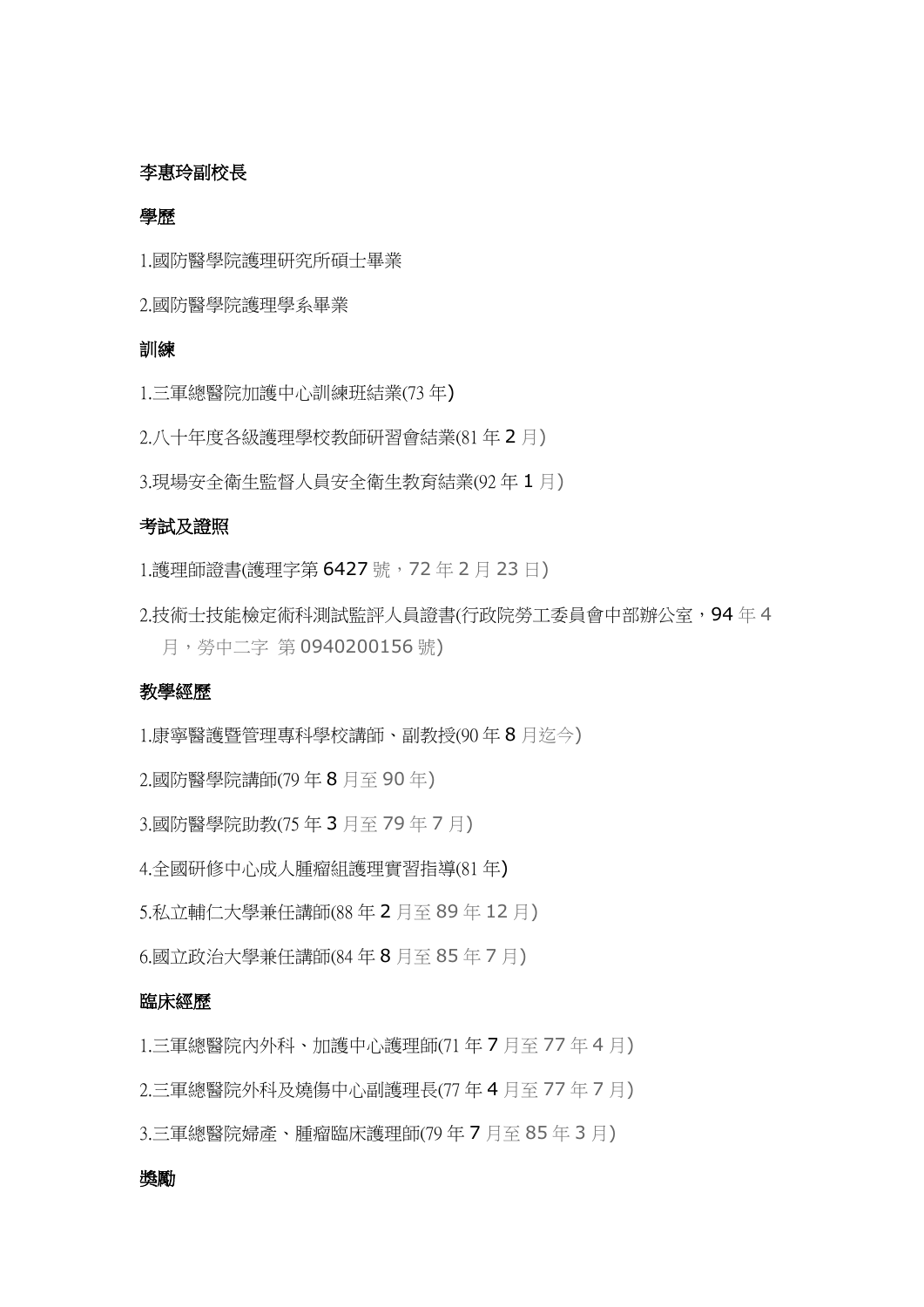1.國防部、三軍總醫院優良臨床護理人員獎 (74 年)

- 2.國防醫學院周美玉校友基金會優良臨床護理人員獎 (76 年)
- 3.國防醫學院周美玉校友基金會護理教學優良獎 (82 年)
- 4.國防醫學院、國防部優良教師獎 (83 年)
- 5.忠勤勳章 (84 年)
- 6.「毋望在莒」典型表揚 (86 年度第一季)
- 7.軍醫局護理楷模 (86 年度)
- 8.國防部國軍優良醫護人員 (87 年)
- 9.桂萬鈞女士護理研究獎 (89 年)
- 10.國防醫學院周美玉校友基金會護理教學優良獎 (89 年)
- 11.國防醫學院優良教師獎 (90 年)
- 12.教育部資深優良教師獎 (91 年)
- 13.國際護士節台北市優良護理人員(92 年,北市衛五字第 09231857800)
- 14.教育部三等服務獎章 (94 年 1 月)
- 15.中華民國私立教育協會大勇獎 (95 年 9 月)
- 16.資深護理人員獎 (97 年 5 月)
- 17.榮譽導師「97-98 連續三學期獲選為優良導師」99 年 12 月
- 18.榮譽導師「991-1001 連續三學期獲選為優良導師」101 年 6 月
- 18.教育部資深優良教師 (101 年 9 月)
- 19.中華民國私立教育協會優良教師 (101 年 9 月)
- 20.社團法人台灣護理教育學會度優良護理教師 (102 年 2 月)
- 21.台灣護理學會資深績優護理人員(103 年 5 月)

#### 著作

一、期刊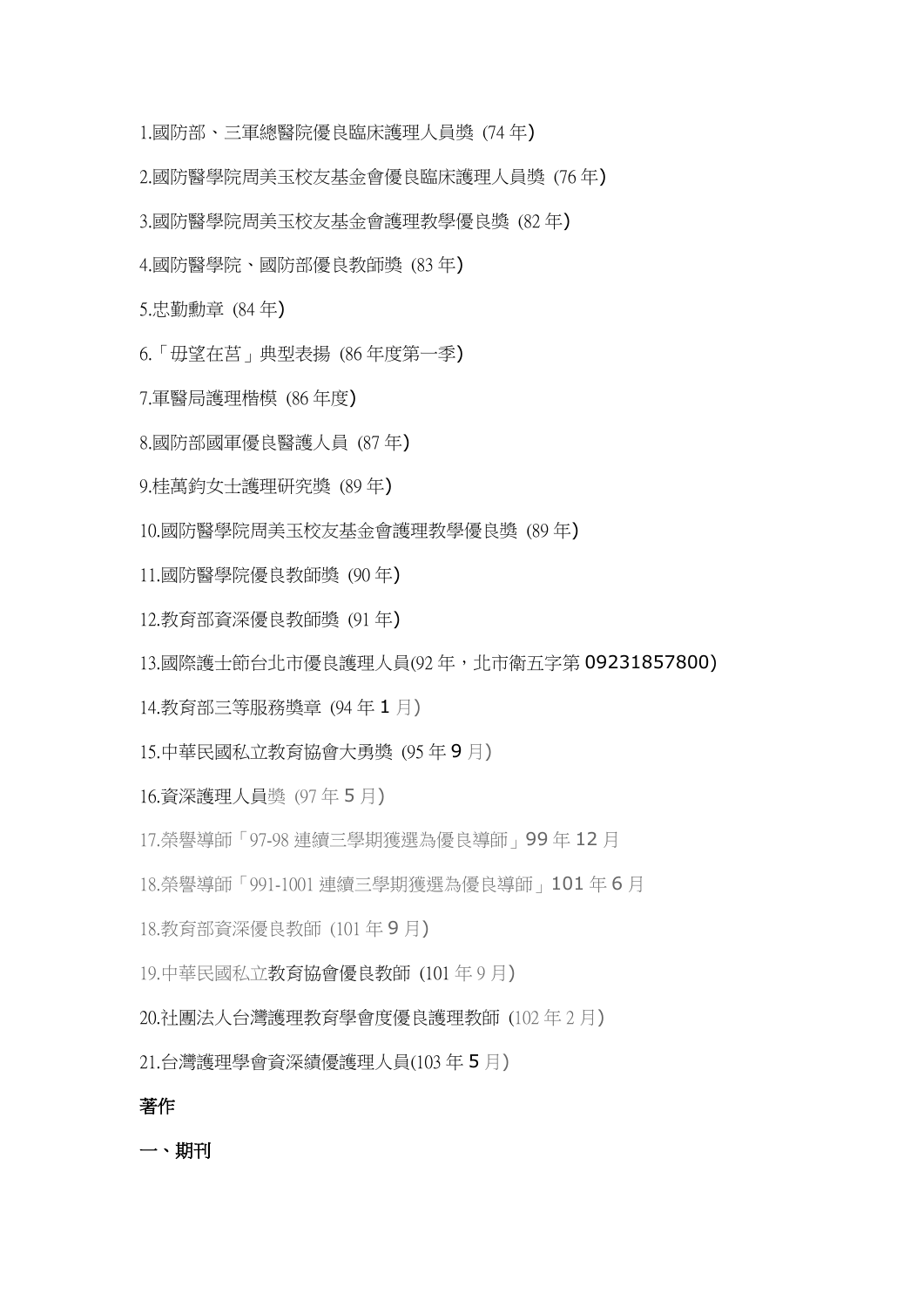- 1.李惠玲、顧乃平.(1992).乳癌病人於什學治療期間訊息需求之探討,護理雜 誌,39(2),55-65。
- 2.李惠玲•(1993)•家屬在面對家人患癌時之心理反應與需求,國防醫學 ,  $17(4)$ , 374-377.
- 3.湯梅芬、李惠玲 · (1993) · 瀕死癌症患者家屬之需求及處置, 國防醫學 ,  $17(5)$ , 472-475.
- 4.李惠玲、湯梅芬、黃香香.(1994).癌症病人家屬在照顧病人住院期間 的壓力與 因應行為,國防醫學,19(5),485- 489。
- 5.李惠玲 · (1997) · 癌症惡病質病人的護理,國防醫學,25(6),580-582。
- 6.李惠玲、顧乃平(1999).音樂治療在腫瘤護理之應用,榮總護理, 16(1), 51-56。
- 7.李惠玲、顧乃平(2001). 癌症護理學之教學設計,領導護理, 4(1), 64-69。
- 8.鍾明惠、李惠玲、丘周萍、李麗傳(2001) · 某醫學院教師工作滿意度之研究,領 導護理, 4(2), 50-64。
- 9.邱文耀、李惠玲、林炯 、王興萬(2001). 航空動暈症易感受性之鑑定, Journal of Medical Sciences, 21, 39-43。
- 10.鍾明惠、李惠玲、林燈賦、吳翠霞、李麗傳、王桂芸、陳永煌(2002). 糖尿病足 患者行高壓氧治療之併發症,中華職業醫學雜誌,9(2), 93-99。
- 11.李惠玲(2002) · 接受化學治療病患噁心嘔吐之護理, 腫瘤護理雜誌, 2(1), 57-66。
- 12. Lee, H.L. & Chiou, W.Y. (2000). Predictive efficacy of motion sickness history for airsickness. Chinese Medical Journal, 63(12), 893-896.
- 13. Lee, H.L., Chung, M.H., Chao, S.C., & Ku, N.P. (2001). Fatigue and related factors in women with breast cancer receiving chemotherapy. Journal of Medical Sciences, 21(3), 123-133.
- 14. Lee, H.L., Ku, N.P., Dow, W.J., & Pai, L. (2001). Factors related to quality of life in breast cancer patients receiving chemotherapy. The Journal of Nursing Research, 9(3), 57-68.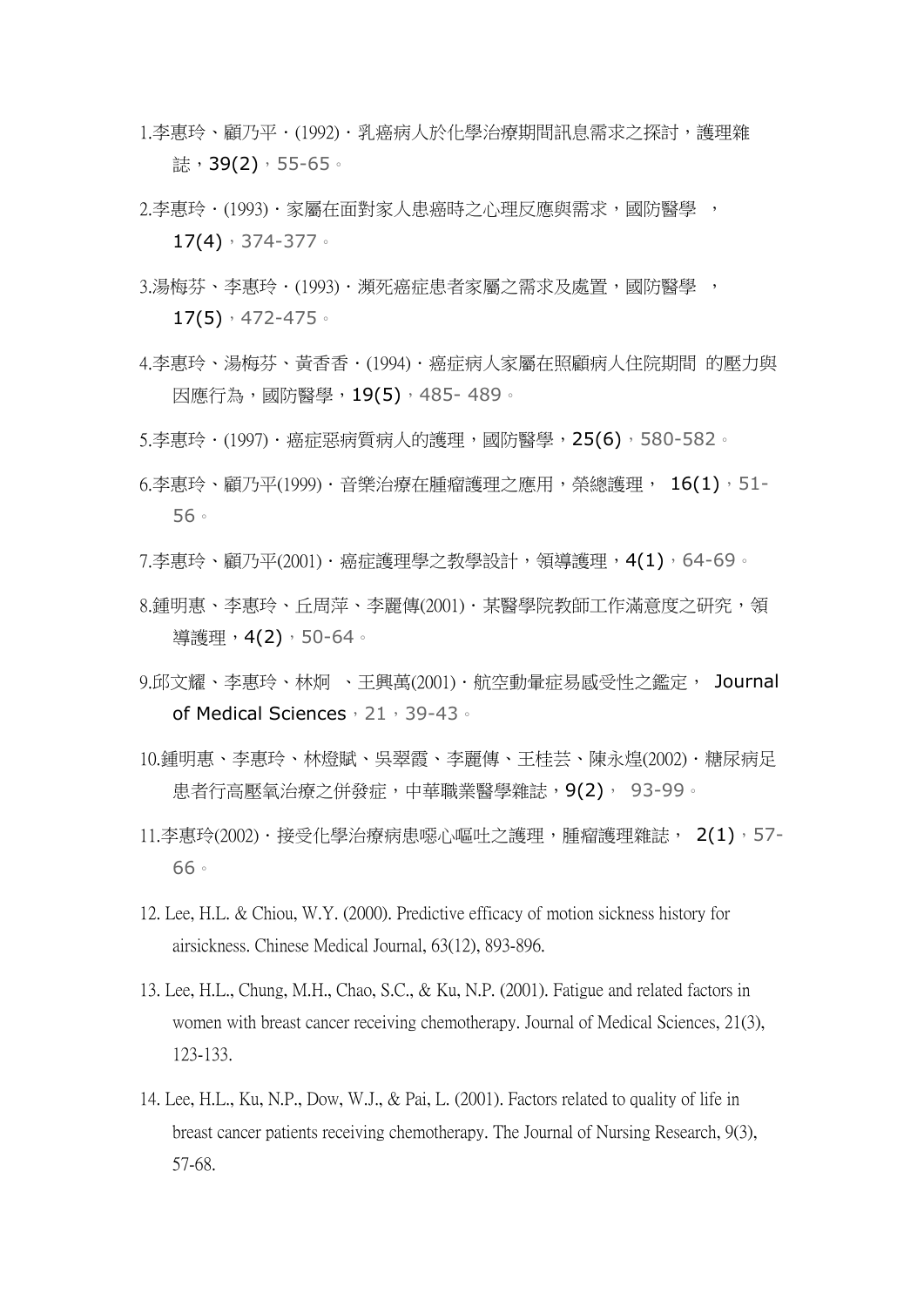- 15. Lee, H.L. (2003). Stress and coping behaviors of nurses performing chemotherapy.康寧學 報,第五期,1-18。
- 16. Chiou, W.Y., Lee, H.L., Tsai, S.C., Yu, T.S., & Lee, X.X. (2005). A single therapy for all subtypes of horizontal canal positional vertigo. Laryngoscope, 115, 1432-1435. (SCI)
- 17.李惠玲、何瓊芳、Cromwell, S.(2006).影響中老年人身體活動因素之研究,康寧 學報,第八期,77-97。
- 18.李惠玲、葉麗娟、鍾明惠(2007).專科實習護生各階段護理能力差異及與個人特 質相關性探討,康寧學報,第九期,1-19。
- 19.楊惠玲、高毓秀、黃奕清、李惠玲(2007) · 臨床護理實習指導教師自我效能之研 究,醫護科技學刊,9(3),210-221。(通訊作者)。
- 20. Chung, M.H., Chao, T.Y., Chou, K.R. & Lee\*, H.L. (2009). Health-promoting lifestyle factors of cancer survivors in Taiwan, Cancer Nursing,  $32(3)$ , E8-E14.(SCI) (\*Corresponding Author)
- 21.李介至、邱紹一、梁滄郎、李惠玲(2009).自我跛足策略之動機目標及自利歸因 偏見之關係:高/低成就知覺之恆等性分析,技術及職業教育學報, 2(3), 53-78。
- 22.李惠玲、高清華、呂莉婷(2009).數位學習於護理技術課程之運用與評值,康寧 學報,第十一期,1-20。
- 23.Liou, Y. M., Lee\*, H. L., Chien, L. Y. ,Kao, W. Y. Chiang, C. C. & Wang, D. Y.(2011). Daily-life physical activity and related factors among patients with cancer receiving chemotherapy in Taiwan.Cancer Nursing, 34(6), 443-452. (SCI) (\*Corresponding Author)
- 24.李作英、周桂如、穆佩芬、李惠玲、葉美玲(2012).初診斷乳癌婦女其壓力感 受, 腫瘤護理雜誌, 12(2), 25-36。
- 25.井敏珠、李惠玲\*(2013) · 專科教師職業心態、工作壓力、與學校組織氣氛之研 究,康寧學報,(15),1-16。(\*通訊作者)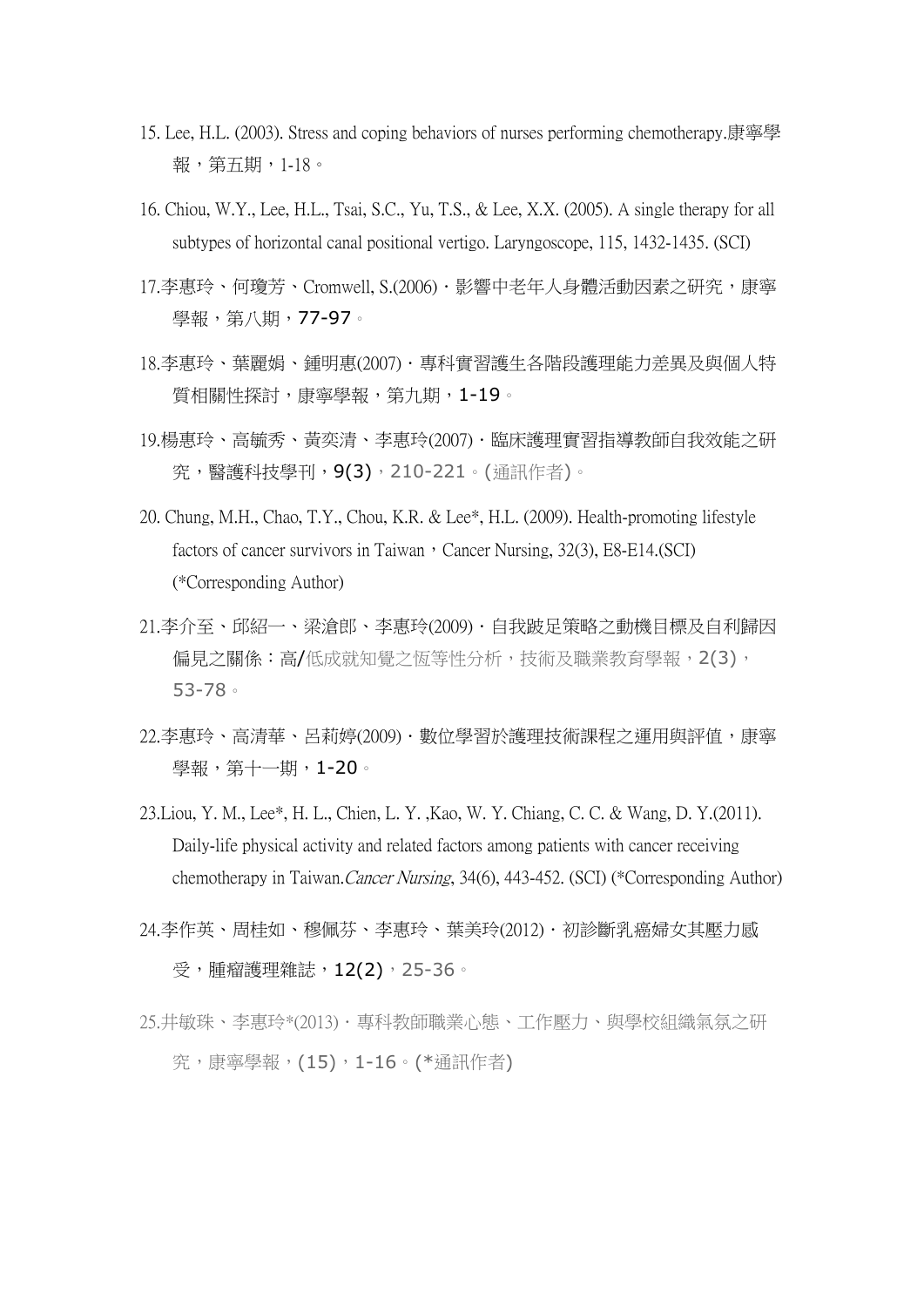- 26. Lee, T.Y., Chen, H.H., Yeh, M.L., Li. H.L,& Cho, K.R. (2013). Measuring reliability and validity of a newly developed stress instrument: Newly Diagnosed Breast Cancer Stress Scale, Journal of Clinical Nursing, 22(17-18), 2417-2425.
- 27. Chung, M.H., Liu, W.I., Lee, H.L., & Hsu, N. (2013). Selected Neurophysiological, Psychological, and Behavioral Influences on Subjective Sleep Quality in Nurses: A Structure Equation Model PLOS ONE, (8), e79529. (SCI)

#### 二、康寧雜誌

- 1.李惠玲(2002) · 可以不藥而癒的眩暈,康寧雜誌, 15, 42-43。
- 2. 李惠玲(2002) · 本校涌過 ISO 9001: 2000 改版驗證之省思,康寧雜誌, 17, 15-19。
- 3.李惠玲(2003) · 「知識資本與投資」-王前部長建?演講摘錄,康寧雜誌,18, 42-43。
- 4.李惠玲(2003) · 臺北市日僑學校參訪記,康寧雜誌, 21, 15-16。

## 三、專書:

- 1.李惠玲等人合著(1995) · 内外科護理學一, 台北: 空大。
- 2.李惠玲等人合著(1996).英漢護理辭典,台北:中華民國護理學會。
- 3.李惠玲等人合著(2014)·新編內外科護理學(第五版),台北:永大。
- 4.李惠玲等人合著(2010) · 成人內外科護理(第五版), 台北: 華杏。
- 5.李惠玲等人合著(2014) · 護理學導論(第六版), 台北: 新文京。
- 6.李惠玲等人合著(2012) · 實用婦科護理(第五版), 台北: 華杏。

#### 四、研討會論文:

- 1. Lee, H.L. Informational needs for breast cancer patients in receiving chemotherapy. Oral presentation in California, International Nursing Research Conference (INRC), 1991
- 2. Lee, H.L. Anxiety in breast cancer patients receiving chemotherapy. Poster presentation in Austria the seventh International Conference on Cancer Nursing. 1992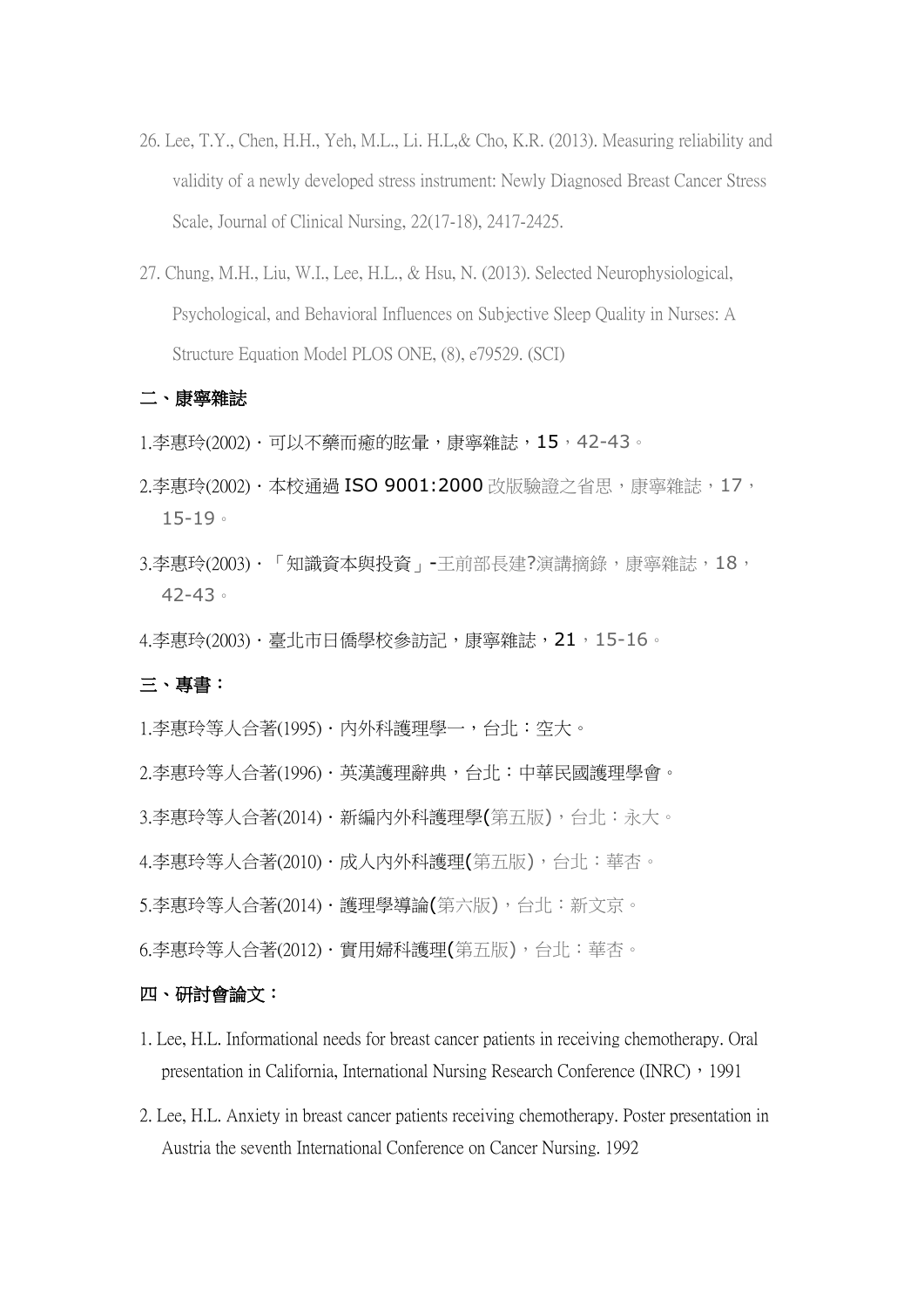- 3. Lee, H.L. The psychological reactions and needs of the family of the cancer patients. Poster presentation in Spain ICN 20th Quadrennial Congress, 1995
- 4. Lee, H.L. Quality of life and psychological factors for breast cancer patients receiving chemotherapy in Taiwan. Poster presentation in Canadian ICN 21th Quadrennial Congress, 1997.
- 5. Lee, H.L. Quality of life for breast cancer patients receiving chemotherapy in Taiwan. Poster presentation in Australia the third Nursing Academic International Congress, 1998.
- 6. Lee, H.L. Fatigue in Breast cancer patients Receiving Chemotherapy. Poster presentation in the sixth annual Qualitative Health Research Conference. Held in Canada, 2000.
- 7.邱文耀、李惠玲.冷凍治療對於慢性鼻炎療效之評估. 國防醫學學術研討會. 2002.
- 8.李惠玲、何瓊芳、Saundra Cromwell「社區中老年人運動行為及其影響因素之研 究」發表於「研究問卷設計信校度分析」研習會暨論文海報發表會,康寧醫護 暨管理專科學校 2004.
- 9.李惠玲「護理本位課程發展計畫--提升證照能力計劃」發表於教育部推動專科學 校「提升教學品質專案計畫」跨校聯合成果發表會,康寧醫護暨管理專科學校 2006.12.16
- 10.李惠玲、何瓊芳 「社區失能老人照護需求之初探—以台北市內湖區為例」發表 於「高級量性研究分析」研習會暨論文發表會,康寧醫護暨管理專科學校 2007.3.23
- 11.李惠玲 「護理科評鑑經驗分享」發表於「96 年提昇教學品質專案計畫- 多元教 學工作坊」,康寧醫護暨管理專科學校 2007.4.26
- 12.李惠玲「護理科教師發展培育計畫」發表於教育部推動專科學校「提升教學品 質專案計畫」跨校聯合成果發表會,康寧醫護暨管理專科學校 2007.11.24
- 13.李惠玲「舒適護理活動與作品創意競賽」發表於教育部推動專科學校「97 年度 提升整體教學品質專案計畫」跨校聯合成果發表會,馬偕醫護管理專科學校 2008.12.22
- 14.李惠玲、林玉惠 「以『護理教育核心素養』為主軸護理課程能力模式 之發展 與效度評值,護理科教師研究成果發表會,康寧專校, 2008.11.04